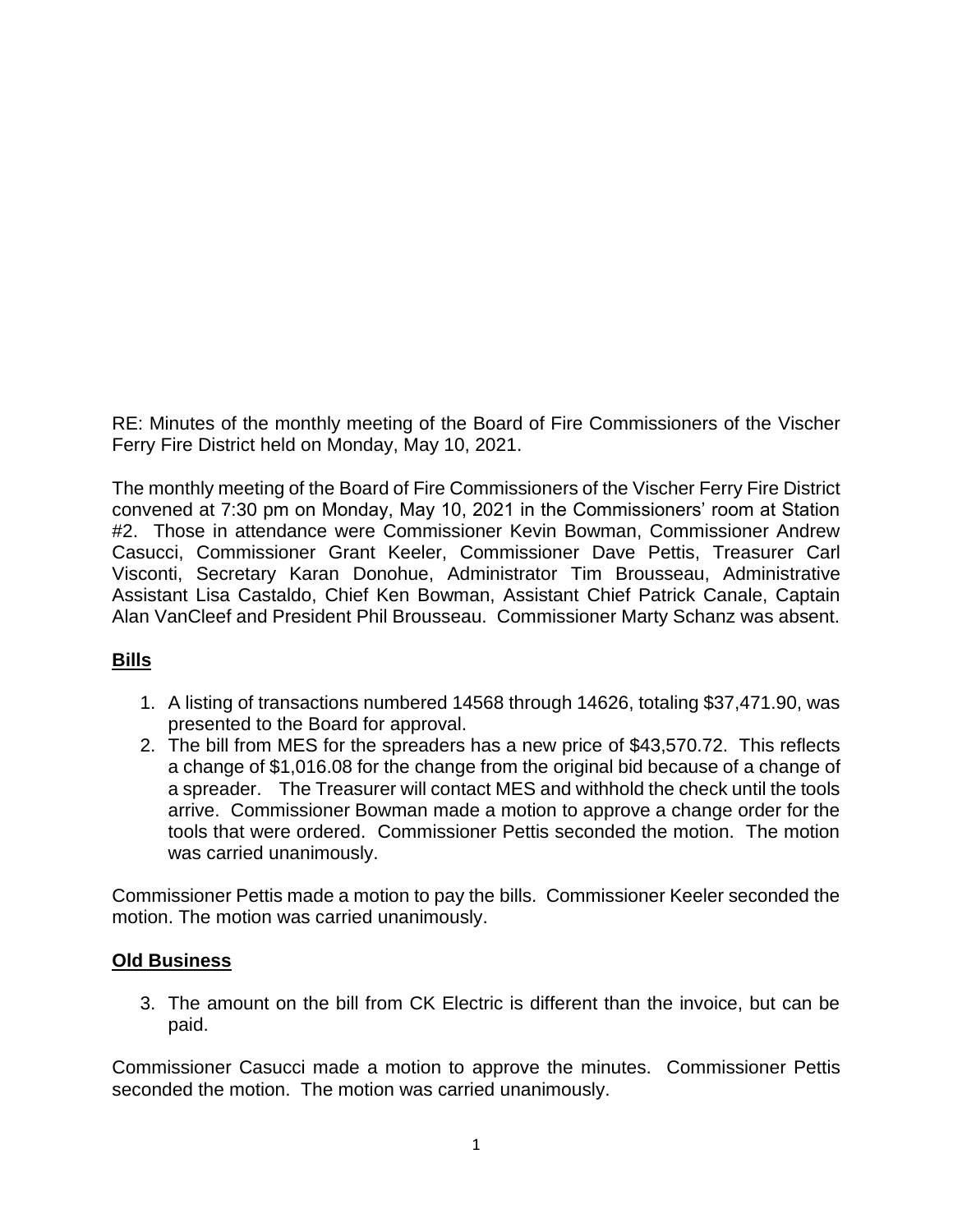# **Treasurer's Report**

- 1. Bank statements, account reconciliations and check images for April 2021 and the listing of transactions approved and paid in April 2021 were given to Commissioner Bowman for verification.
- 2. Bank statements, account reconciliations and check images for March 2021 were returned to the Treasurer.
- 3. Commissioner Pettis made a motion for a budget modification to add the reserve expenditure for \$75,000. Commissioner Keeler seconded the motion. The motion was carried unanimously.

Commissioner Casucci made a motion to accept the Treasurer's report. Commissioner Keeler seconded the motion. The motion was carried unanimously.

## **Chief's Report**

- 1. Commissioner Pettis made a motion for the following:
	- a. Captain Stadel to attend live fire training May 22<sup>nd</sup> at Charlton.
	- b. Captain VanCleef to attend live fire training June  $5<sup>th</sup>$  at Clifton Park.
	- c. Rachael Douglas to attend Firefighter II May  $27<sup>th</sup>$  through June  $30<sup>th</sup>$  at Vischer Ferry.

Commissioner Casucci seconded the motion. The motion was carried unanimously.

- 2. Commissioner Casucci made a motion to purchase the following:
	- a. Three (3) Epi Kits from xxxxx @ \$66 each for a total of \$198.
	- b. Six (6) training kits for the epi-pens from xxxxx @ \$25.50 each for a total of \$153.
	- c. Two (2) Narcan nasal spray 2-pack from xxxxx @ \$120 each for a total of \$240.
	- d. Twelve (12) Quik clot dressings from xxxxx @ \$47.18 each for a total of \$566.16.
	- e. Six (6) bottles of chewable aspirin tablets from xxxxx @ \$1.75 each for a total of \$10.50.

Commissioner Pettis seconded the motion. The motion was carried unanimously.

- 3. Commissioner Casucci made a motion to approve the following:
	- a. R-631 and ETA-621 to Colonie training tower on June 9<sup>th</sup>.
	- b. ETA-625, ETA-621 and R-631 to Colonie training tower on June16th Commissioner Keeler seconded the motion. The motion was carried unanimously.
- 4. Commissioner Pettis made a motion to approve the use of Vischer Ferry fire station #1 and 2 for Firefighter II class starting May 27<sup>th</sup> through June 30<sup>th</sup>. Commissioner Casucci seconded the motion. The motion was carried unanimously.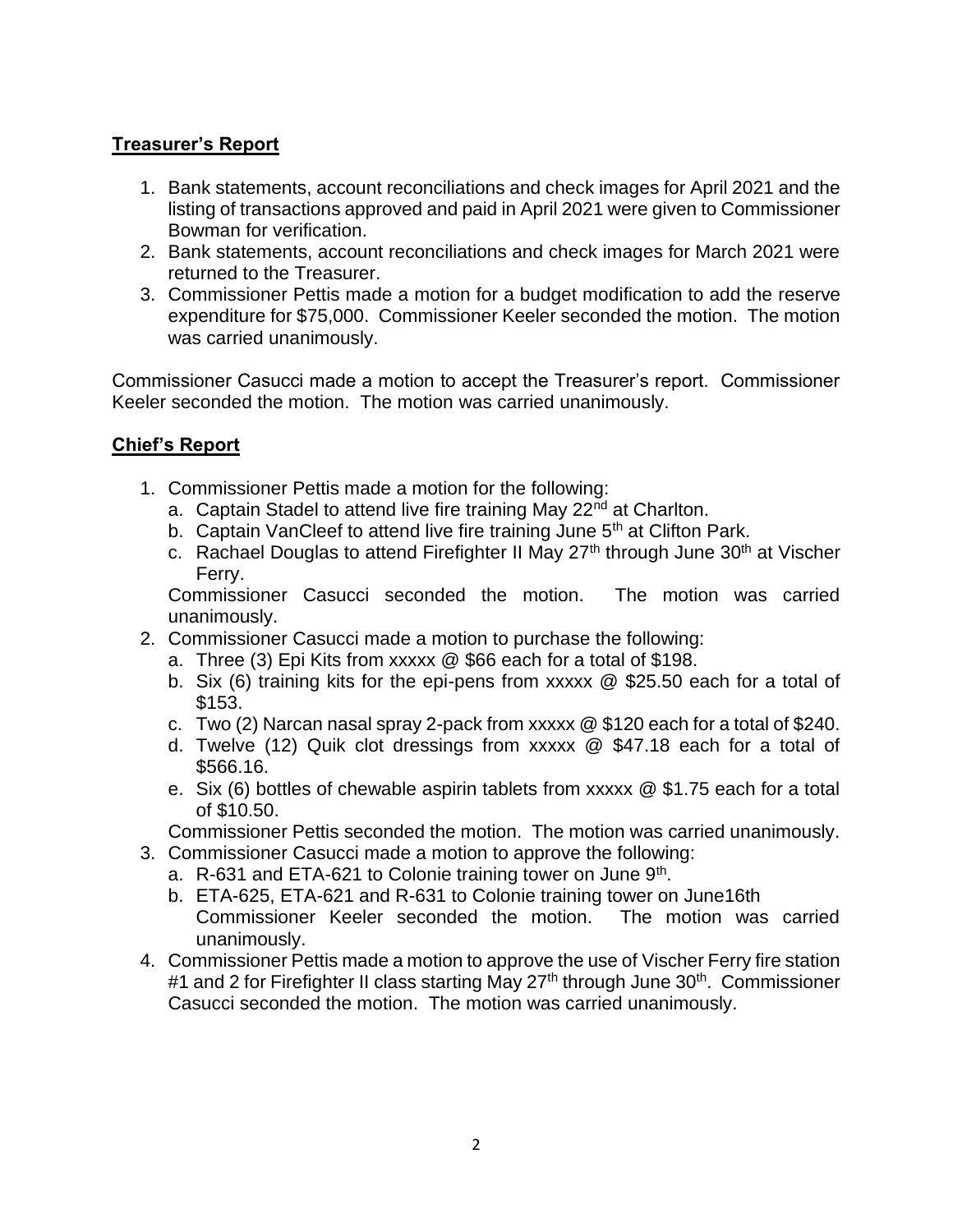## **Administrator's Report**

- 1. Letters will be sent to Stephen, AJ and Alex Rodriguez for not completing the sexual harassment course or physicals.
- 2. The Administrator will use a spare hard drive for the laptop.
- 3. The issue with the Apple TV has been fixed.
- 4. There was much discussion on the phone system. Commissioner Casucci made a motion to switch our Phase 1 internal phone system to Spectrum option #1 for \$896.66 upfront and \$80 per hour for any maintenance/trouble shooting. Also included in the motion, Phase 2 Spectrum option #2 for \$0 up front, \$159.99 per month and up to 8 calls/lines includes fax line. Commissioner Pettis seconded the motion. The motion was carried unanimously.
- 5. Upgrade Microsoft Office on the Administrator's computer for GSA pricing or \$439.99 retail.

#### **Administrative Assistant**

- 1. The generator at Station #1has a sensor that is not working properly.
- 2. The Red Cross will be having a blood drive on June 22<sup>nd</sup> and August 17<sup>th</sup>.
- 3. Jay Honsaker will be purchasing a Kobalt 40 watt 24" hedge trimmer with a battery and charger from Lowes for \$159.
- 4. The kayak kiosk by the boat launch will be moved.
- 5. The complete report is attached to the minutes.

#### **New Business**

- 1. Received election flyers for candidates for 2nd Vice President of AFDSNY.
- 2. Received from UBS:
	- a. Client account for April 2021
	- b. Transaction confirmations
- 3. Received a Letter of credit from TD Bank
- 4. Received a Thank you letter from the Shenendehowa Cheerleading Club.
- 5. Received a notice from Bank of Greene County regarding our banking needs.

#### **Miscellaneous**

- 1. Received documents regarding a cancer diagnosis for a firefighter.
- 2. Received information from Attorney Hannigan regarding regulating marijuana use in the volunteer fire service. Commissioner Pettis made a motion to incorporate the information into our Drug and Alcohol Abuse Policy. Commissioner Casucci seconded the motion. The motion was carried unanimously.
- 3. Commissioner Casucci made a motion to discontinue the five (5) Covid points, which will end on May 19<sup>th</sup>. Commissioner Pettis seconded the motion. The motion was carried unanimously.